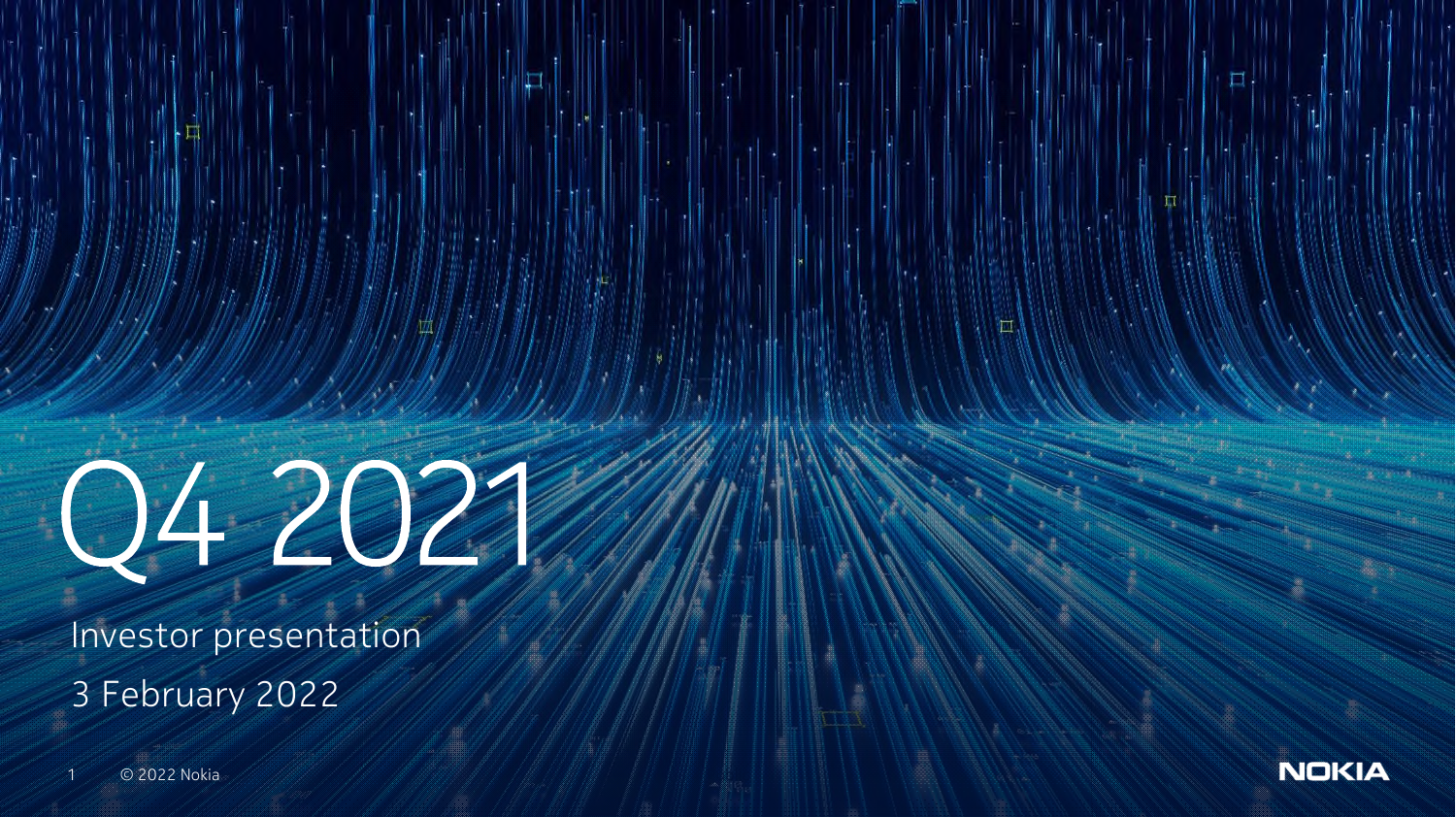#### Disclaimer

It should be noted that Nokia and its business are exposed to various risks and uncertainties and certain statements herein that are not historical facts are forward-looking statements. These forward-looking statements reflect Nokia's current expectations and views of future developments and include statements preceded by "believe", "expect", "expectations", "commit", "anticipate", "foresee", "see", "target", "estimate", "designed", "aim", "plan", "intend", "influence", "assumption", "focus", "continue", "project", "should", "is to", "will" or similar expressions. These statements are based on management's best assumptions and beliefs in the light of the information currently available to it. Because they involve risks and uncertainties, actual results may differ materially from the results that we currently expect. Factors, including risks and uncertainties that could cause such differences can be both external, such as general, economic and industry conditions, as well as internal operating factors. We have identified these in more detail in our annual report on Form 20-F for the year ended December 31, 2020, under "Operating and Financial Review and Prospects—Risk Factors", and in our other filings or documents furnished with the U.S. Securities and Exchange Commission, including Nokia's financial results reports. Other unknown or unpredictable factors or underlying assumptions subsequently

proven to be incorrect could cause actual results to differ materially from those in the forward-looking statements. We do not undertake any obligation to publicly update or revise forwardlooking statements, whether as a result of new information, future events or otherwise, except to the extent legally required.

Nokia presents financial information on reported, comparable and constant currency basis. Comparable measures presented in this document exclude intangible asset amortization and other purchase price fair value adjustments, goodwill impairments, restructuring related charges and certain other items affecting comparability. In order to allow full visibility on determining comparable results, information on items affecting comparability is presented separately for each of the components of profit or loss. Constant currency reporting provides additional information on change in financial measures on a constant currency basis in order to better reflect the underlying business performance. Therefore, change in financial measures at constant currency excludes the impact of changes in exchange rates in comparison to euro, our reporting currency. As comparable or constant currency financial measures are not defined in IFRS they may not be directly comparable with similarly titled measures used by other

companies, including those in the same industry. The primary rationale for presenting these measures is that the management uses these measures in assessing the financial performance of Nokia and believes that these measures provide meaningful supplemental information on the underlying business performance of Nokia. These financial measures should not be considered in isolation from, or as a substitute for, financial information presented in compliance with IFRS.

Nokia is a registered trademark of Nokia Corporation. Other product and company names mentioned herein may be trademarks or trade names of their respective owners.

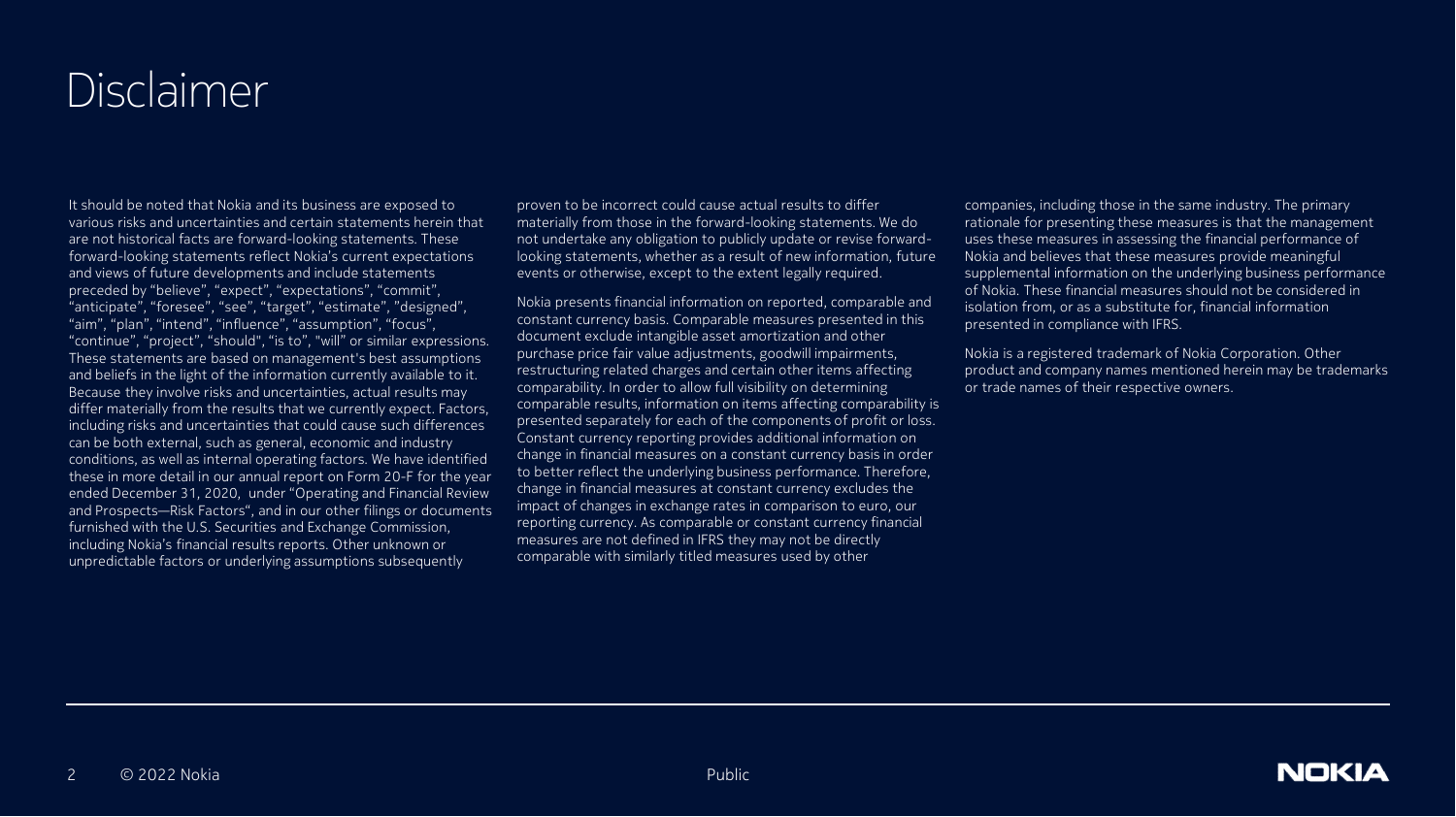# Welcome



Pekka Lundmark President and CEO

- 4. Financial highlights
- 5. Business Group performance
- 10. Reset complete, now onto accelerate
- 12. Long-term targets



Marco Wirén CFO

- 14. Financial performance bridges
- 16. Cash flow performance
- 19. 2022 outlook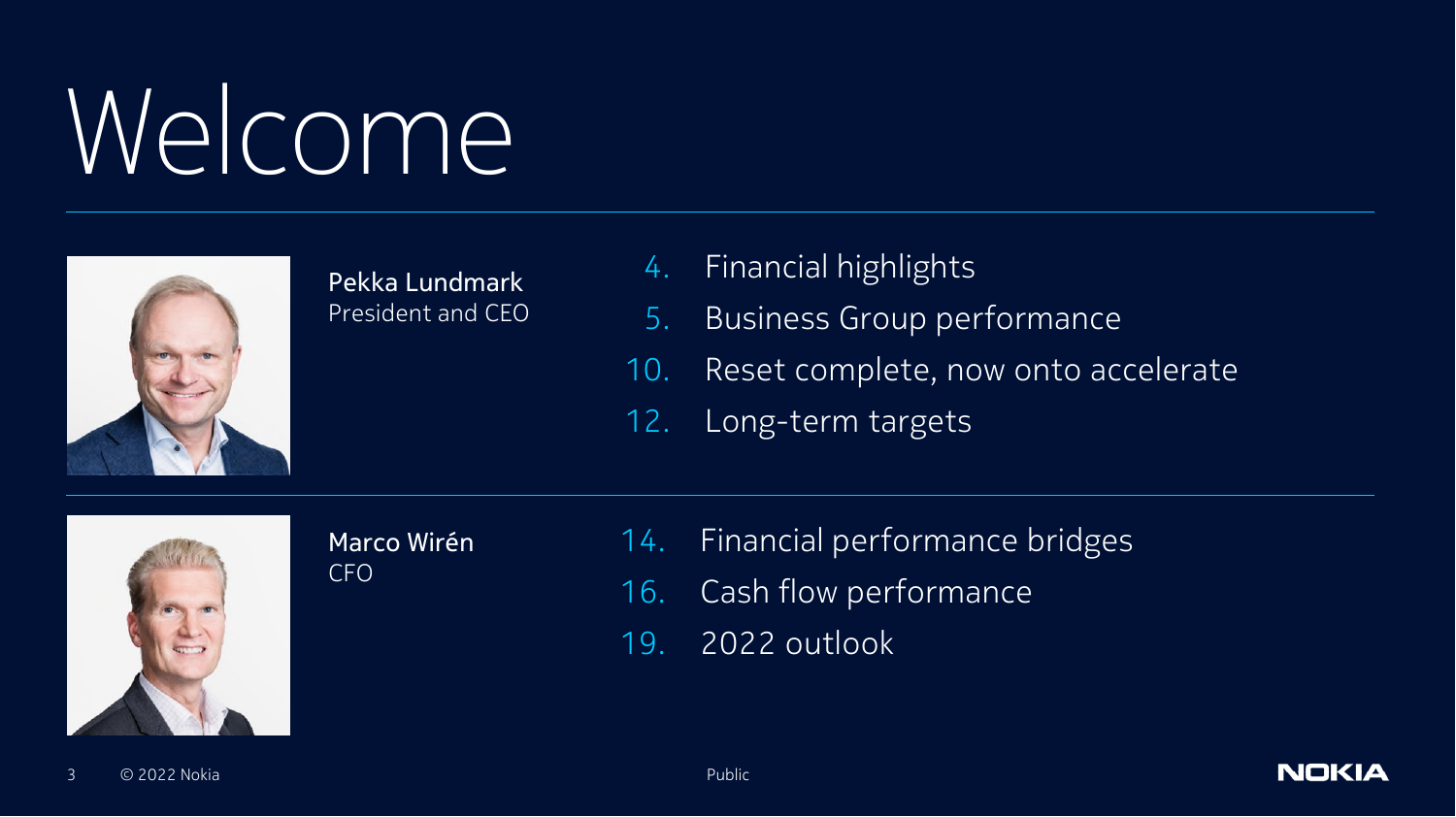#### 2021 was a transformational year for Nokia

Q4 21 net sales (EUR)

6.4bn

-5% (year-over-year at constant currency)

FY 21 net sales (EUR)

22.2bn

+3% (year-over-year at constant currency)

FY 21 net cash (EUR)

4.6bn

Q4 21 operating margin



(comparable) -190bps year-over-year

FY 21 operating margin

12.5%

(comparable) +300bps year-over-year

FY 21 FCF (EUR)

2.4bn



**NOKIA**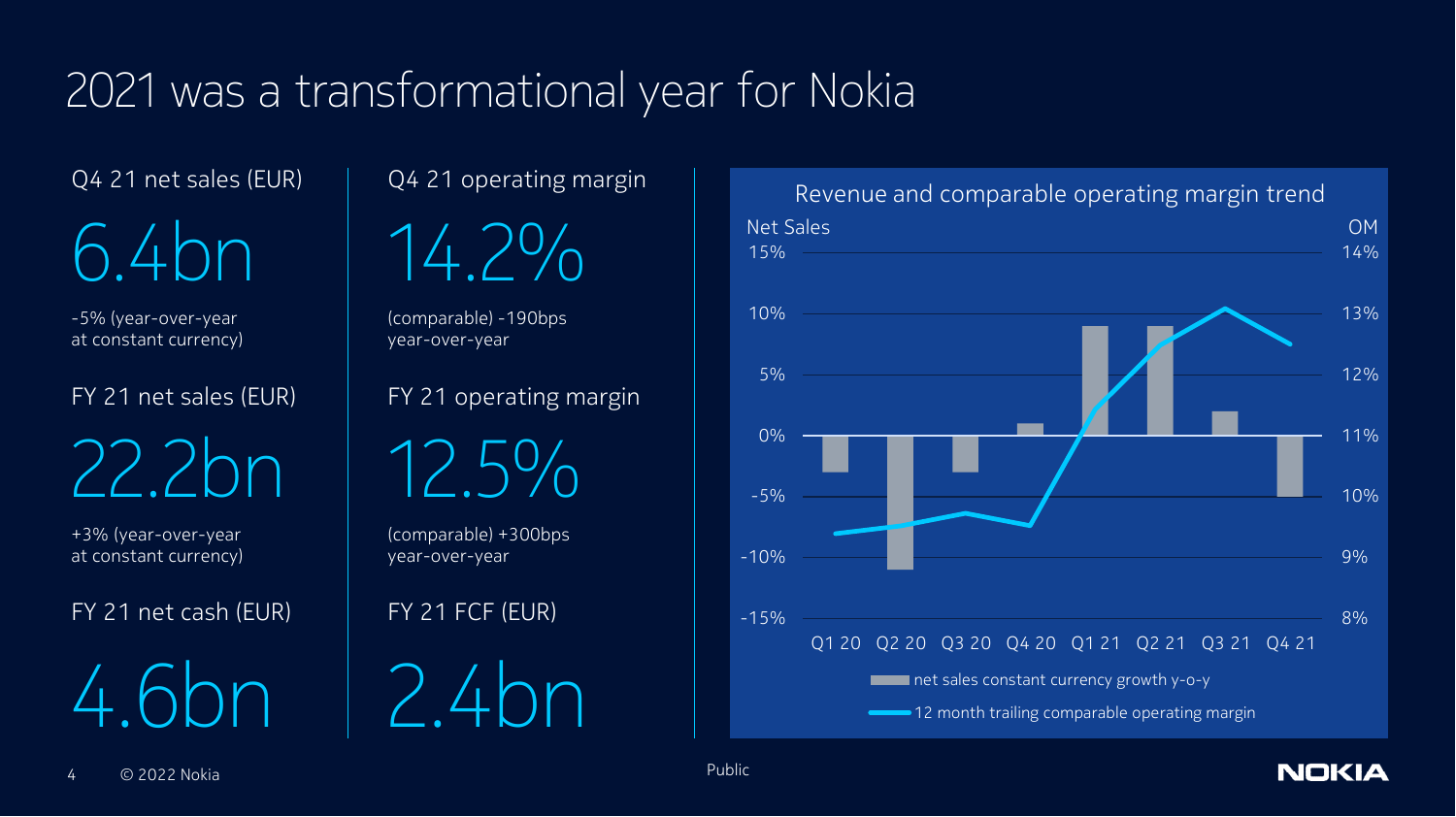#### Mobile Networks delivered on its reset in 2021 Market share loss as expected but compensated across regions, competitive gap closed

FY21 net sales

9.7bn EUR

% y-o-y



constant currency

#### MN 2021 Reset

Competitiveness <del>V</del> Cost base V

Stabilise share  $\checkmark$  ReefShark ramp up  $\checkmark$ 

#### Moving to industry leadership

Shipped new AirScale baseband to >150 customers

Up to 75% improvement in baseband energy efficiency

Setting new benchmark of almost 3 Gbps in 5G standalone downlink throughput using carrier aggregation with AirScale on a live CSP network



**NOKIA**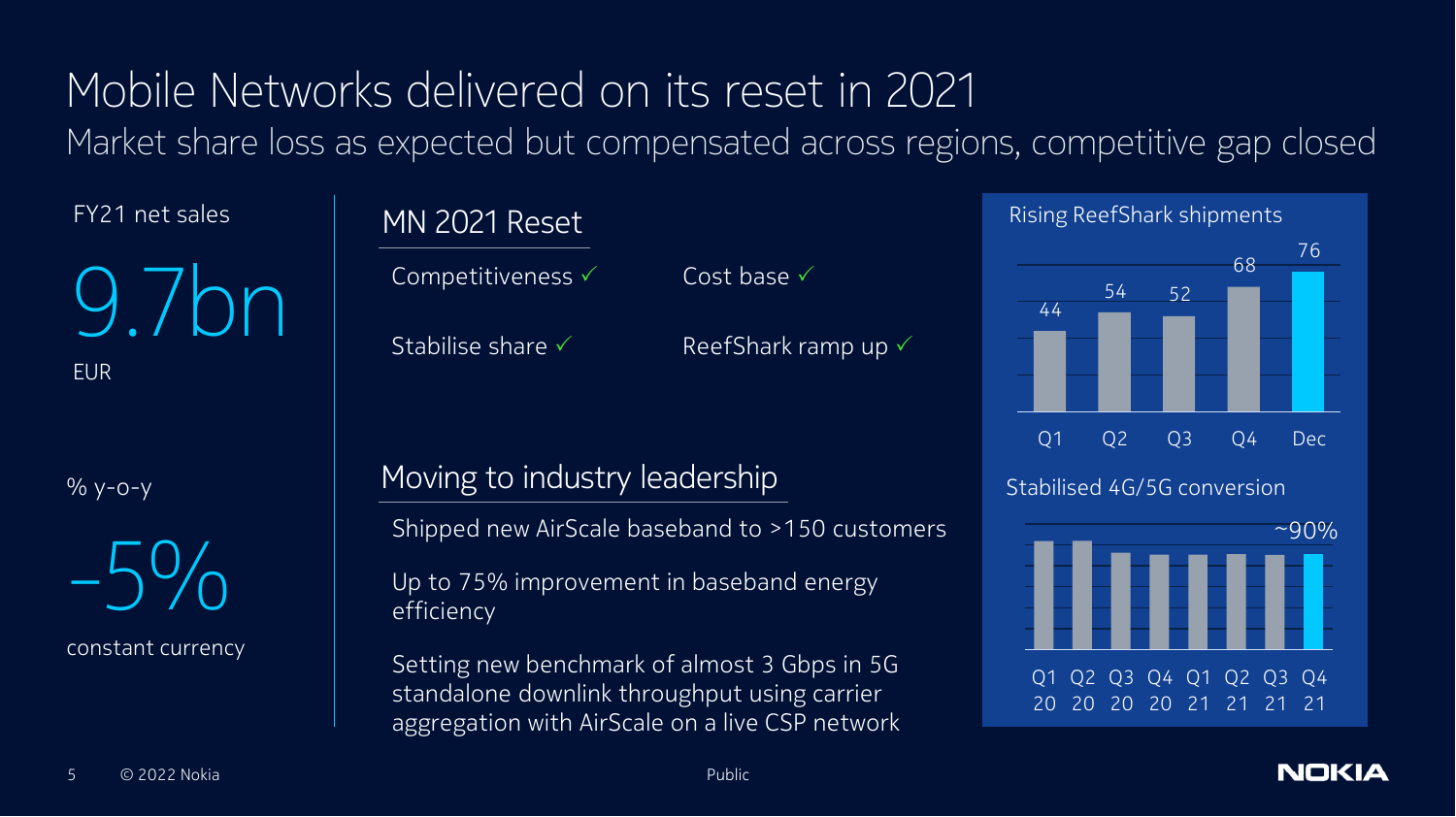#### Outperforming the market in Network Infrastructure Continuing to gain share across businesses

FY21 IP Networks

 $+5\%$ 

% y-o-y constant currency

FY21 Optical Networks



% y-o-y constant currency

FY21 Fixed Networks  $+35\%$ 

% y-o-y constant currency

FY21 Submarine Networks

+33%

% y-o-y constant currency



All data 4 quarter rolling global ex. China market share \* Dell'Oro \*\* OMDIA WDM (excl SLTE) + Aggregation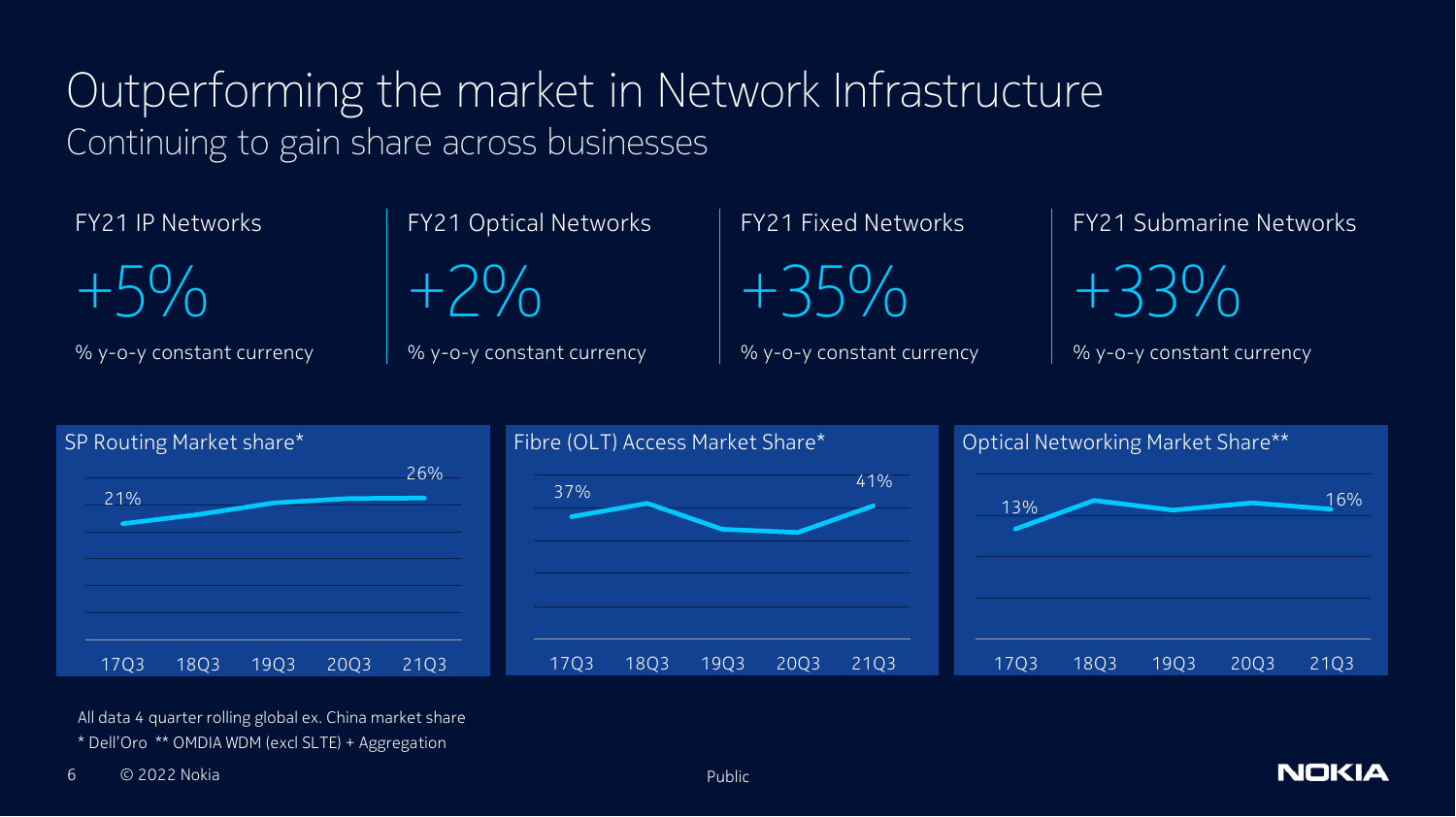## Cloud and Network Services portfolio re-balancing is taking shape

#### Net sales % split by investment area



#### Rebalance to Target Growth



# Differentiating

Disrupting and<br>
Technology Leadership - Cloud, Automation, AI/ML, Security, XaaS

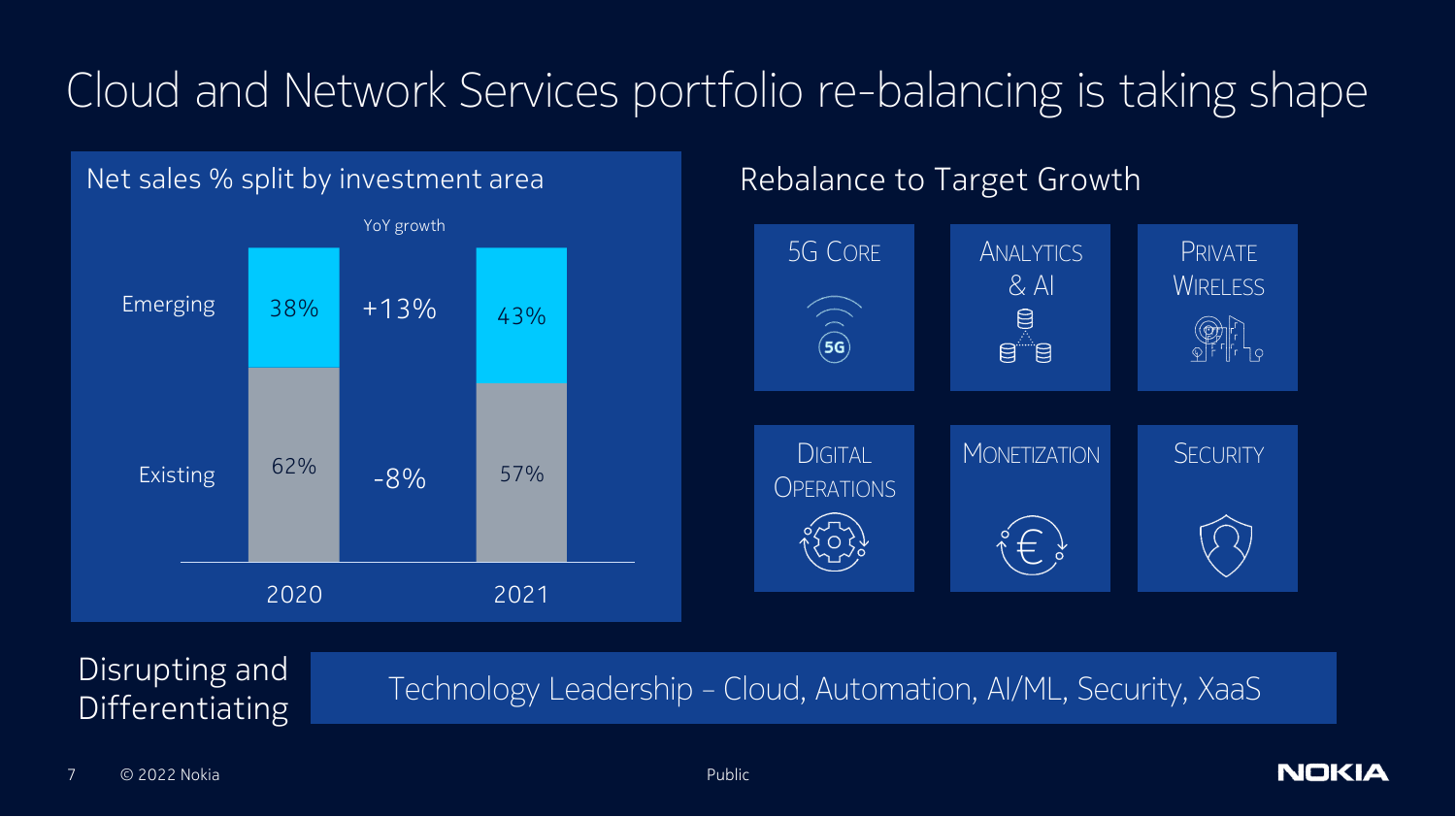#### Nokia Technologies delivered another strong year

FY21 net sales

1.5bn

EUR

FY21 net sales

+8%

% y-o-y constant currency

FY21 operating profit

1.2bn

EUR

Strong execution in 2021 including new engagements in automotive and consumer electronics as we grow into new areas.

Continued industry leadership with

+4,000

patent families declared essential for 5G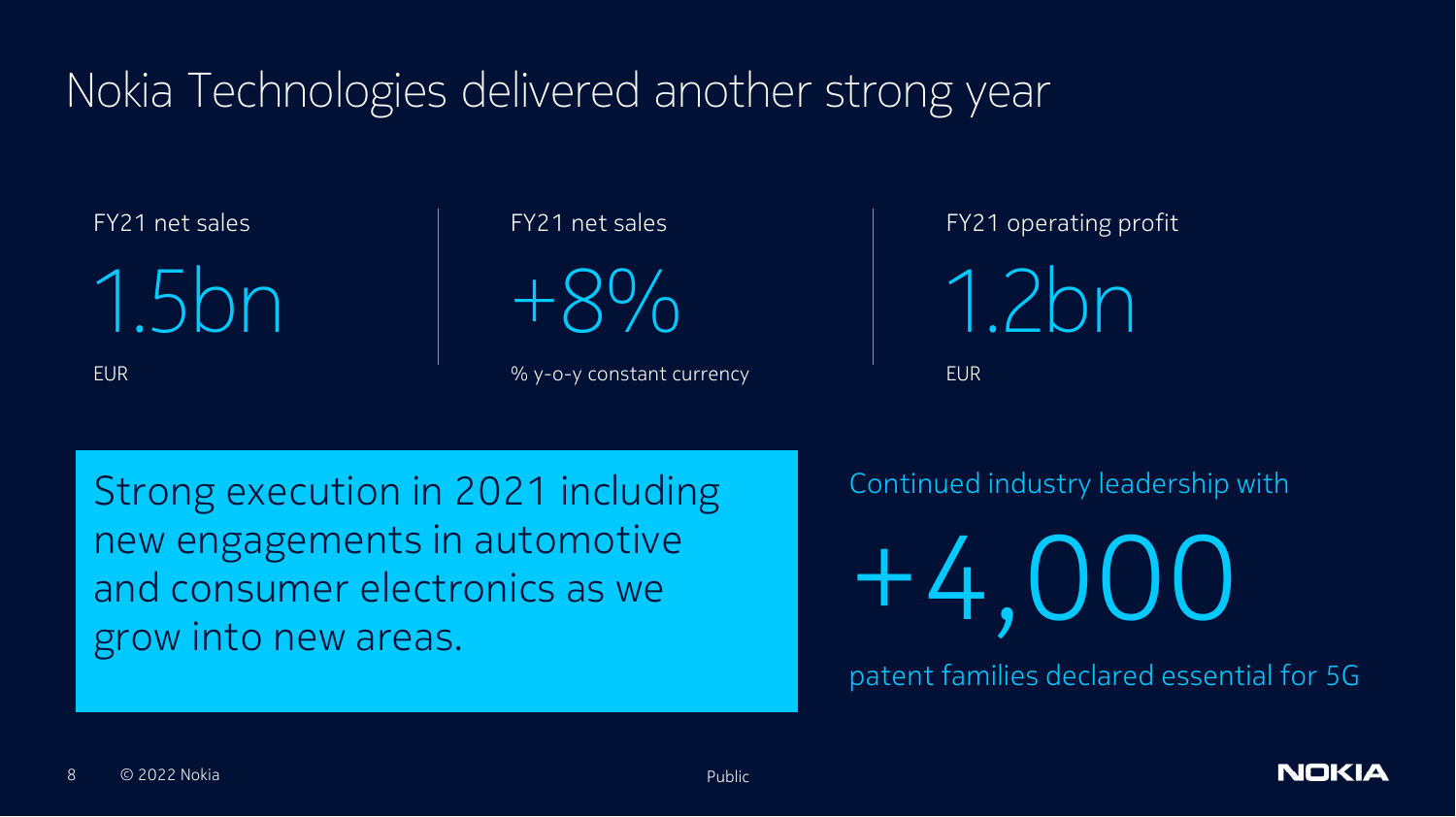### Enterprise: Boosting investment in campus wireless





- Private wireless engagements continue to be strong
- Increasing investment in campus wireless to extend our market leadership
- Strong Q4 order book lays foundation for growth in 2022
- Increasing engagement with webscalers
- Broadest portfolio to best serve market
- 2021 weakness from NI product areas while private wireless grew double-digit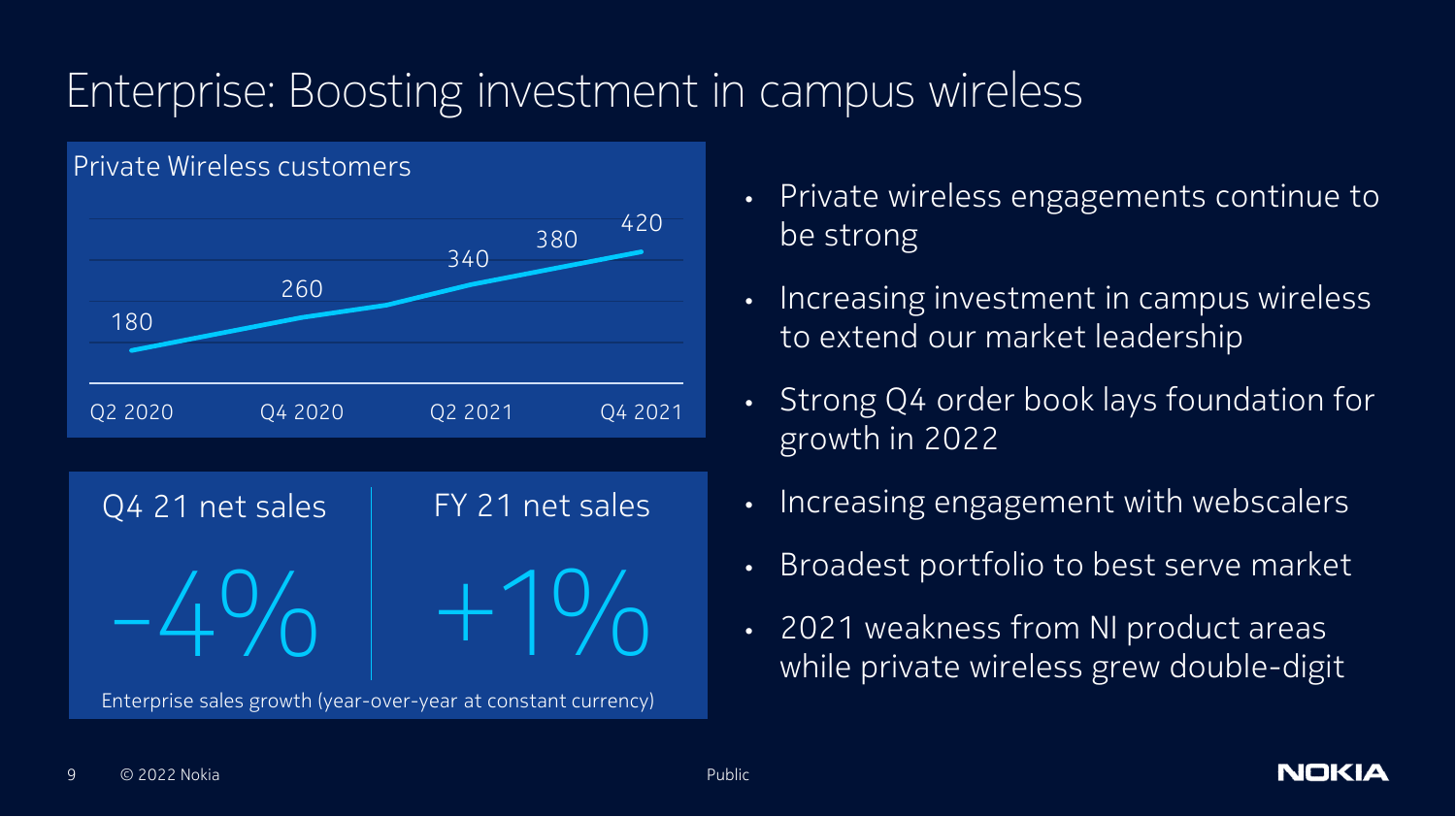#### We have completed our Reset phase in 2021

2021 focus

Strategy  $\checkmark$  Reinvested in R&D to deliver product leadership in all areas Leadership  $\checkmark$  New operating model and Group Leadership Team in place  $Product \sim$  Mobile Networks secured full portfolio competitiveness Profitability  $\sqrt{ }$  Improved product cost and streamlined SG&A to fund R&D People  $\checkmark$  Renewed our purpose and ways of working

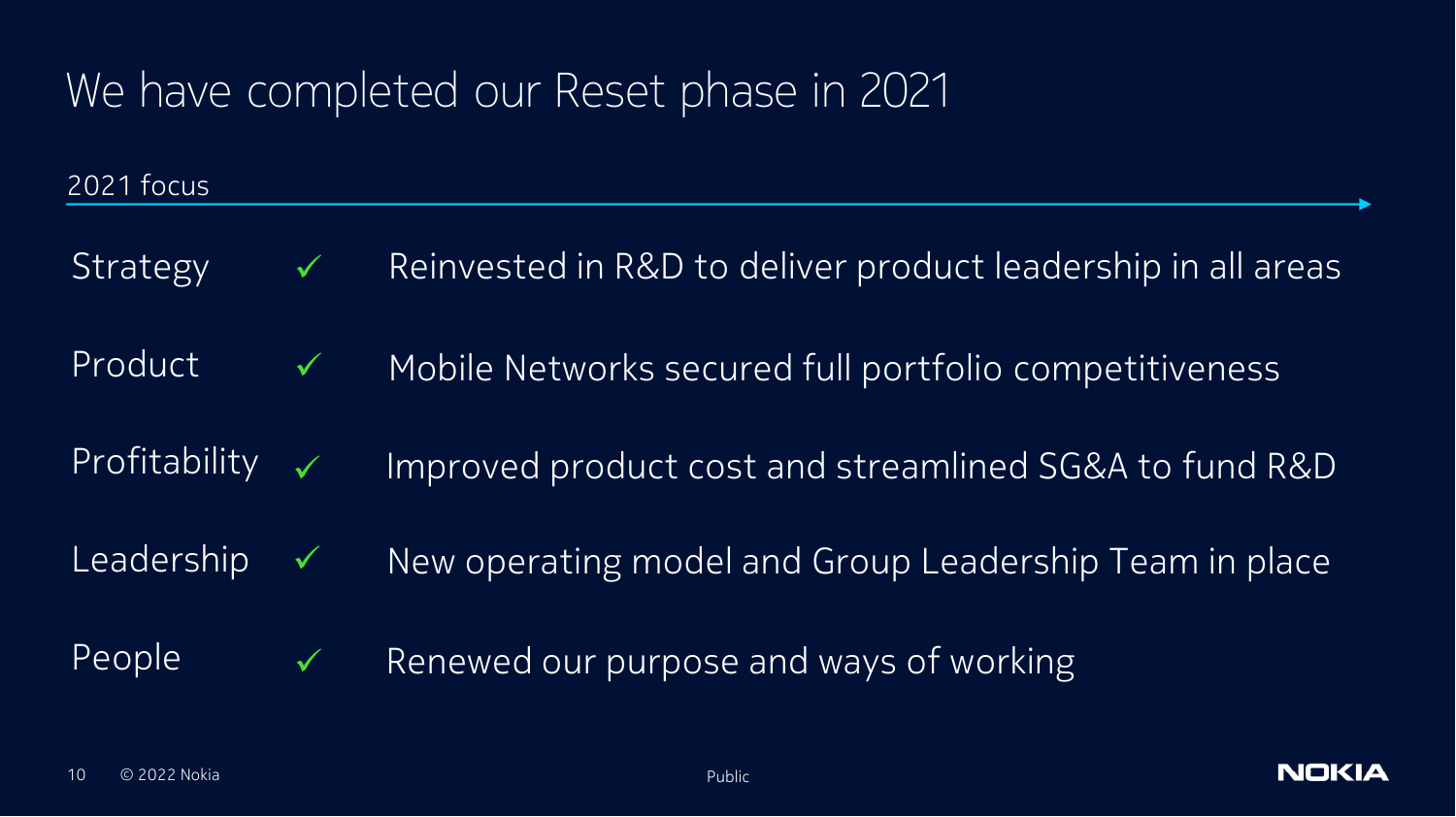#### Now we move onto Accelerate and Scale

2022 and mid term

| Grow                                                                          | <i>Invest</i>                                   | Optimize                                                          | Innovate                                                                  |
|-------------------------------------------------------------------------------|-------------------------------------------------|-------------------------------------------------------------------|---------------------------------------------------------------------------|
| Capitalize on renewed<br>MN portfolio to gain<br>share                        | Prioritise R&D towards<br>technology leadership | Improve R&D efficiency<br>and digitize processes                  | New business models,<br>strategic partnerships,<br>enterprise expansion   |
| Benefit from technology<br>leadership in NI. Growth<br>in CNS emerging areas. | Drive standard setting                          | Continuous review of<br>business returns to<br>optimise portfolio | <b>Transition to SaaS</b>                                                 |
| Grow beyond CSP                                                               | Capitalise on private<br>wireless leadership    | Refocusing R&D in CNS<br>towards growth areas                     | Utilise long-term<br>innovation capacity incl.<br>Bell Labs / NGP Capital |

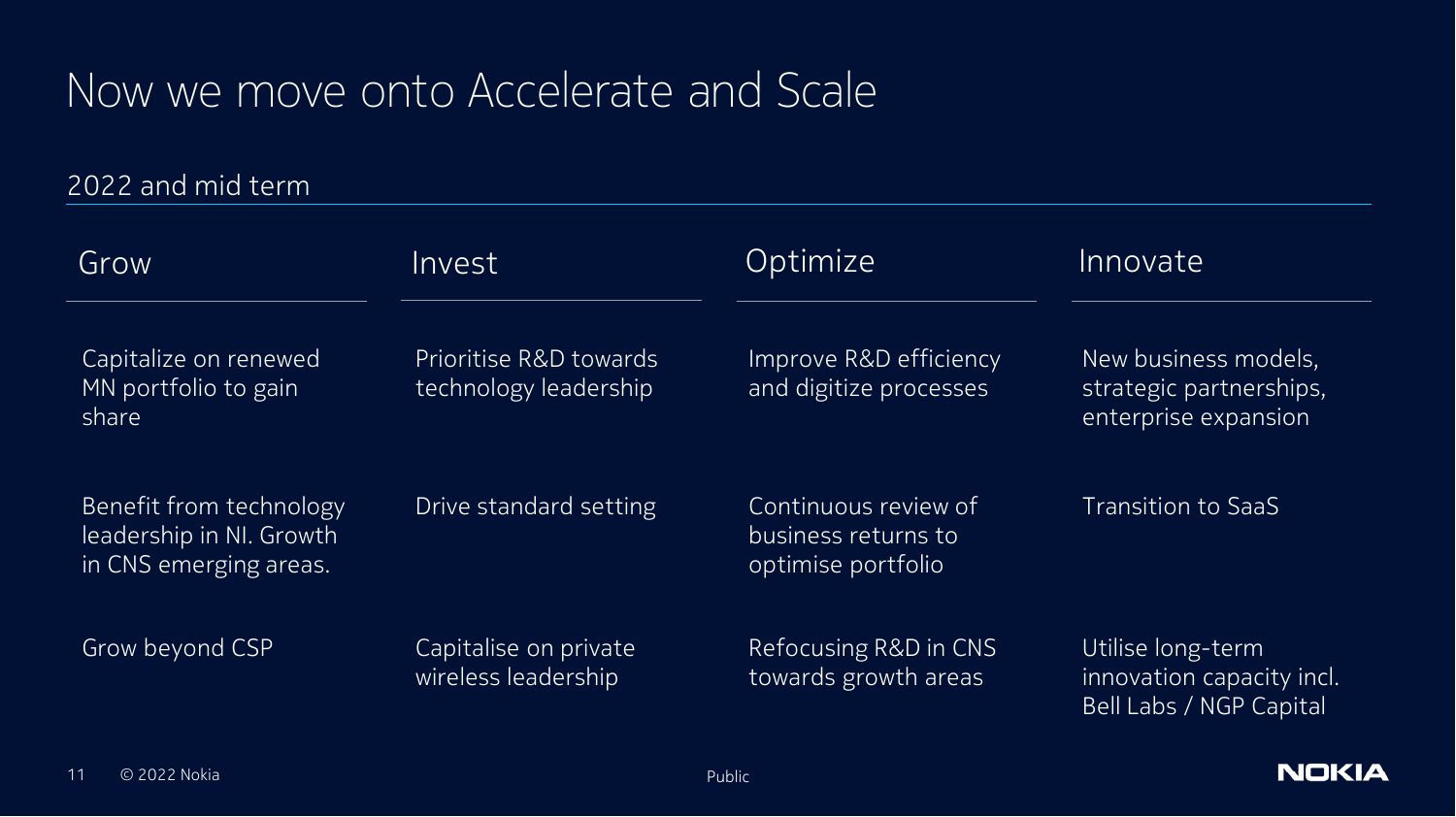#### Introducing new long-term targets We aim to deliver continuous improvement each year

| Long term targets (3-5 years) |  |
|-------------------------------|--|
|                               |  |

| Revenue growth                 | Grow faster than the market                           |
|--------------------------------|-------------------------------------------------------|
|                                |                                                       |
| Comparable<br>operating margin | $\geq 14\%$                                           |
|                                |                                                       |
| Free cash flow                 | 55-85% conversion from<br>comparable operating profit |

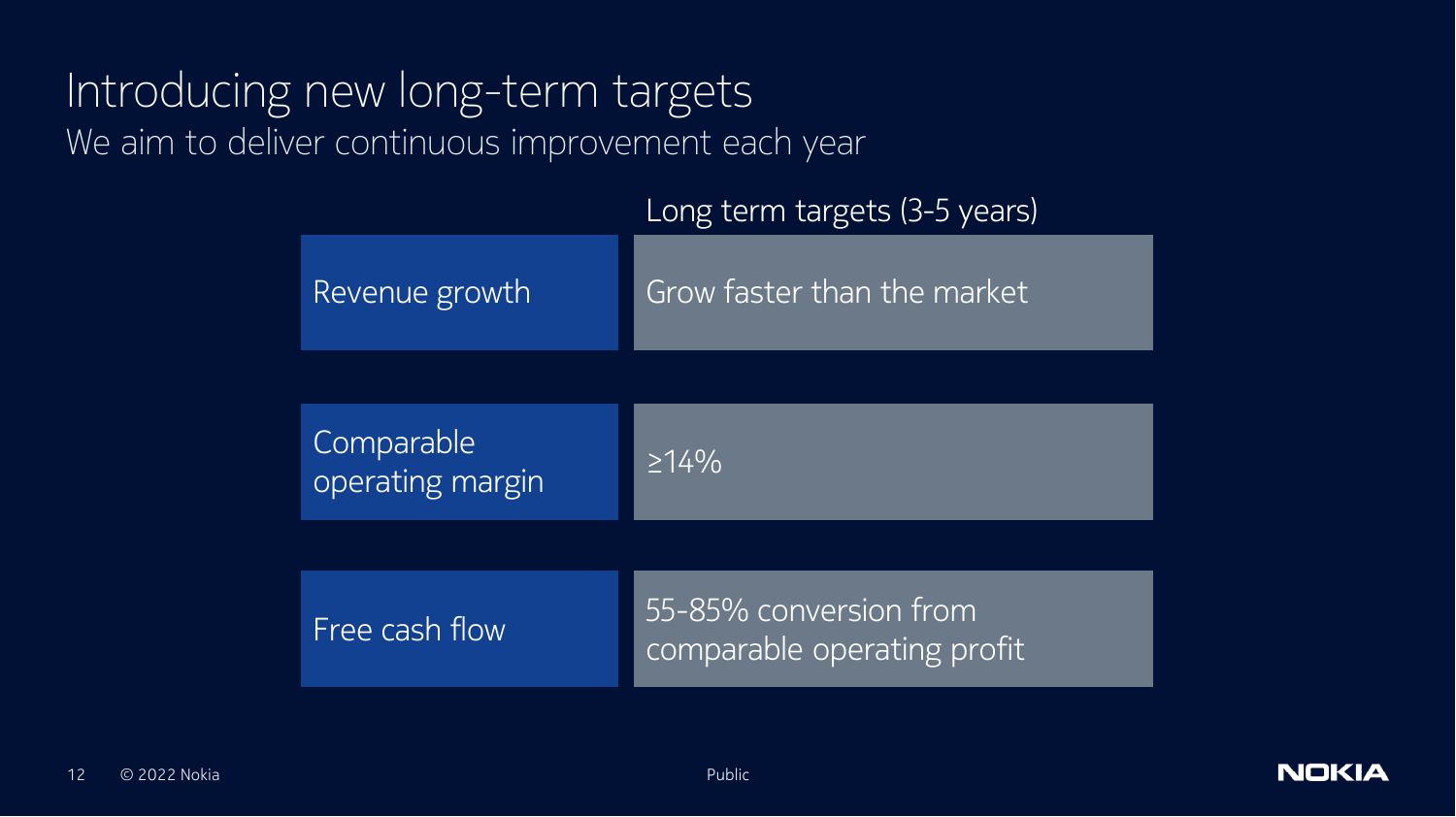# CFO remarks



Marco Wirén CFO

- 14. Financial performance bridges
- 16. Cash flow performance
- 19. 2022 outlook

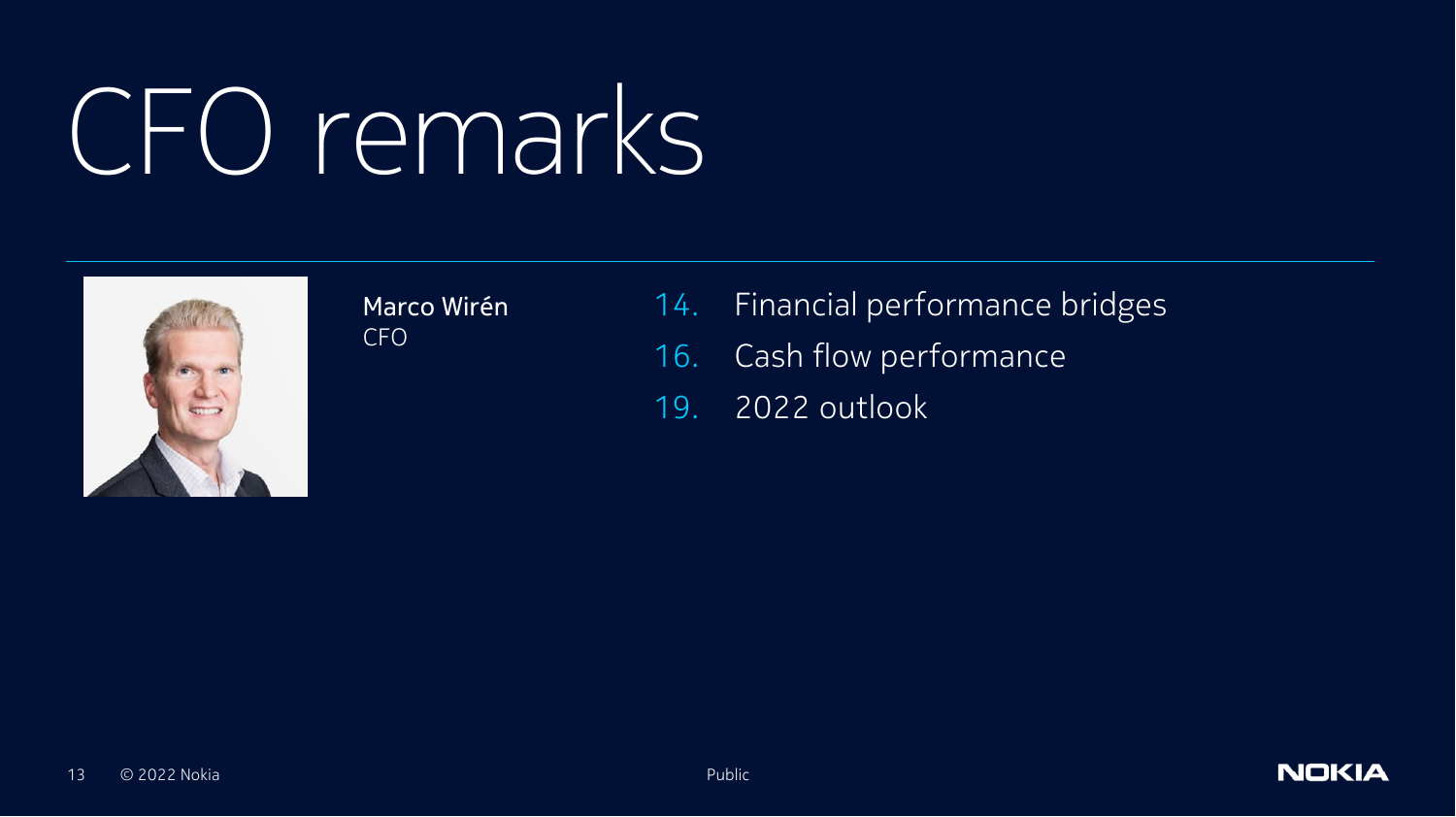### Strength in Europe while headwinds impacted North America

Year-over-year at constant currency for regional growth rate



-5% constant currency growth -2% reported growth

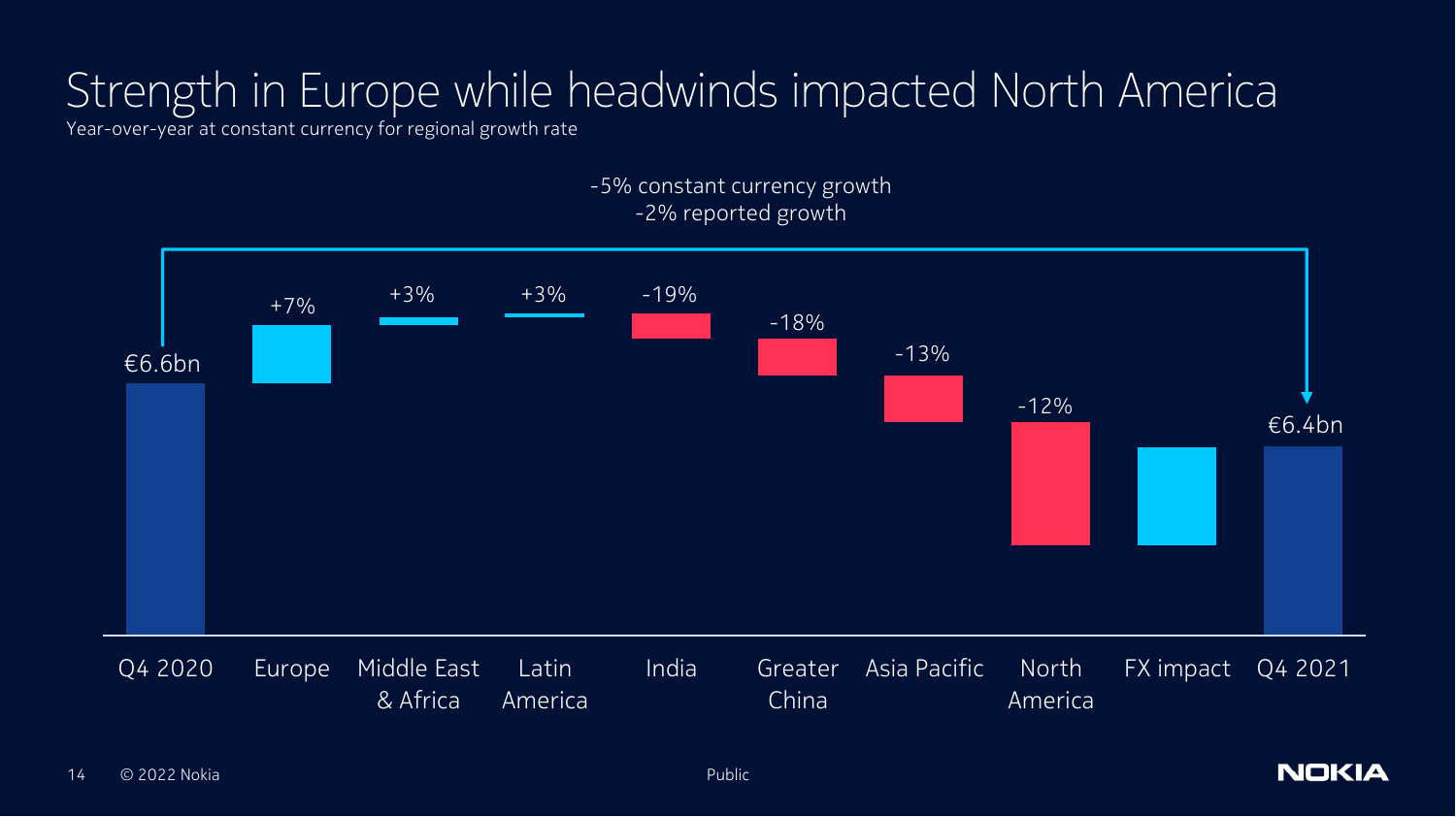#### Operating profit bridge shows underlying improvements Both MN and NI performed much better than expected



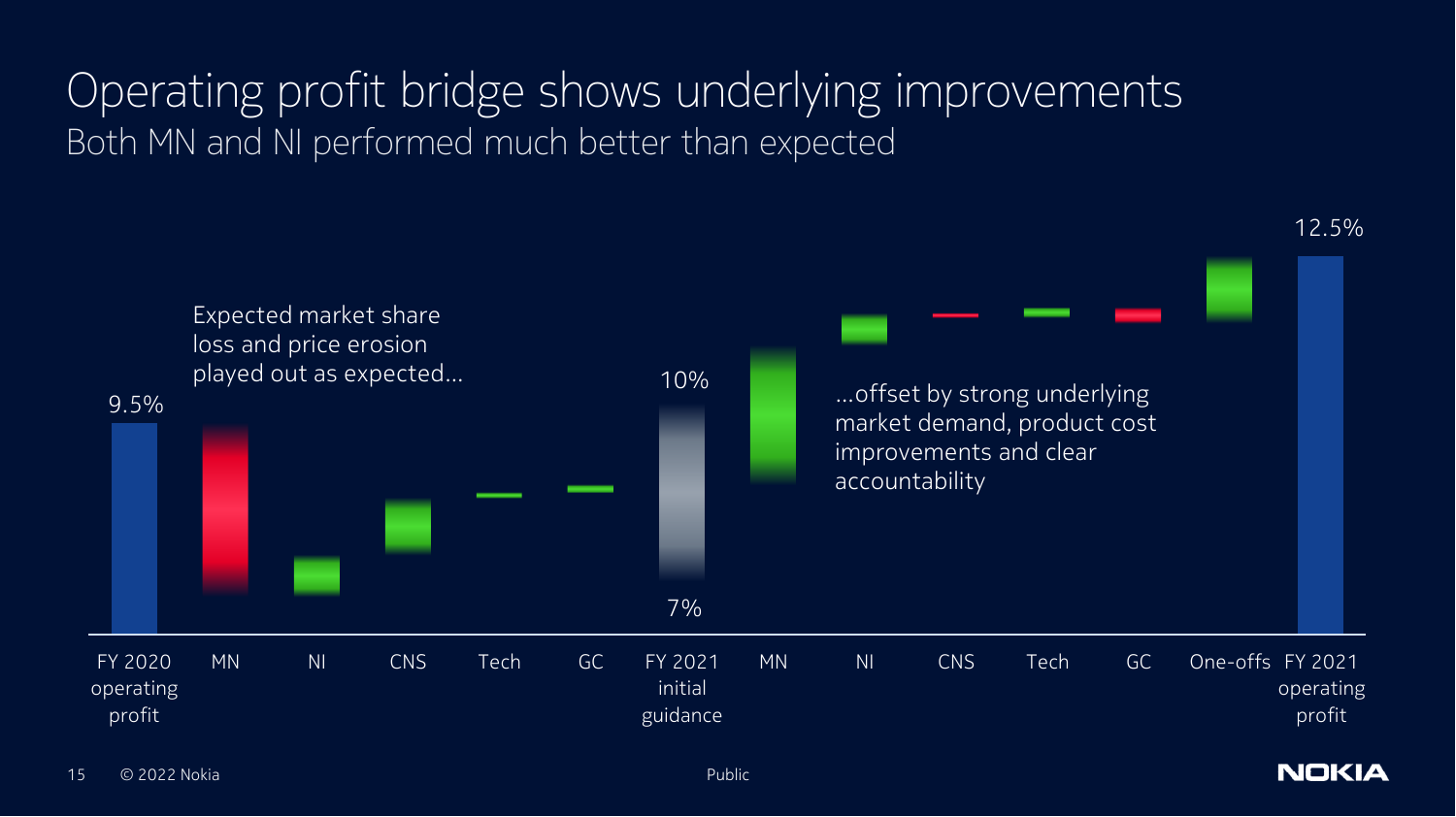### Strong full year net cash performance capped by robust Q4

**€ billion**



**NOKIA**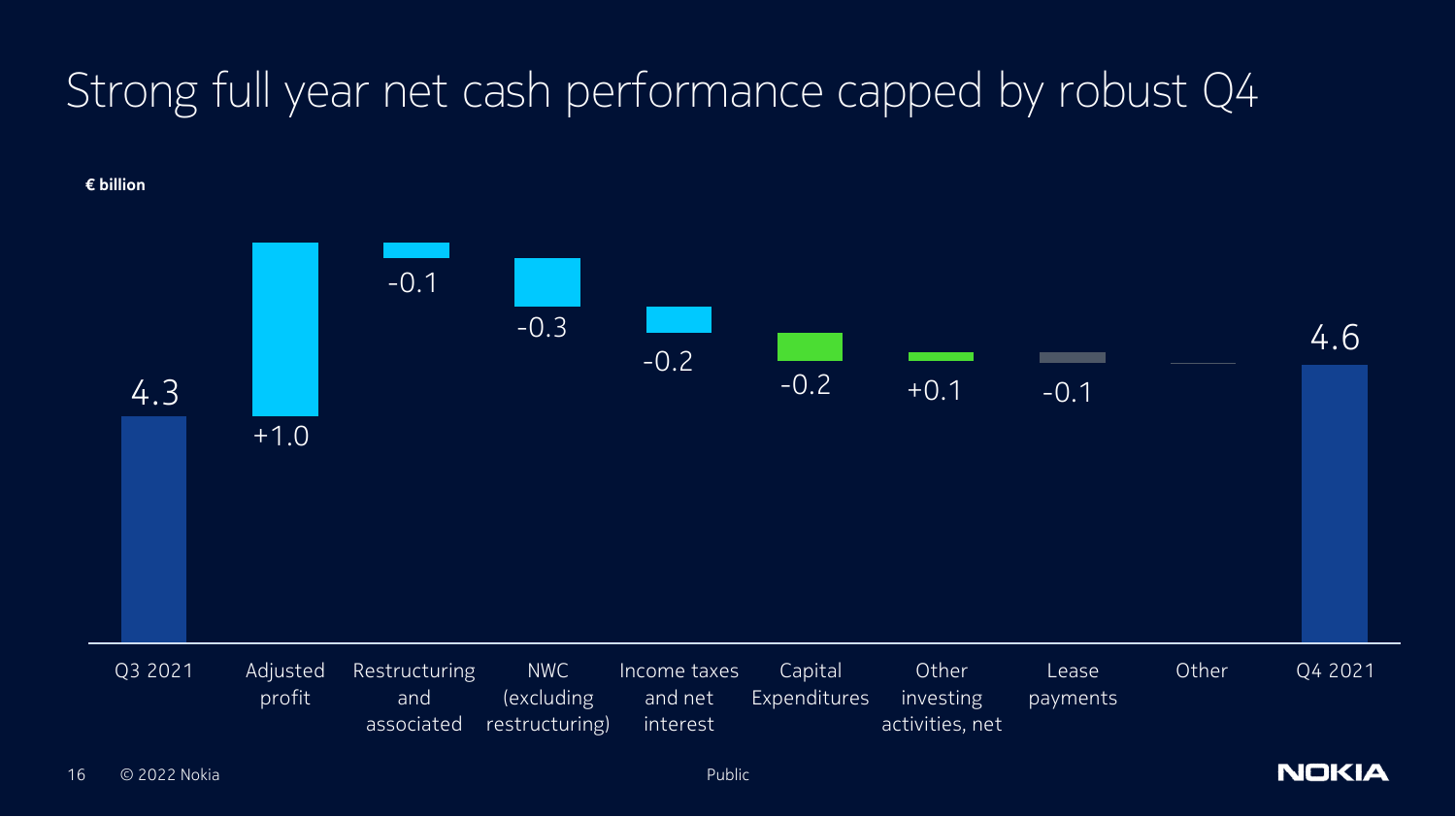### Strong cash position provides flexibility for investments

- Continued R&D investments
- Investments in business model incubation (e.g. NGP Capital Fund V)
- Build smarter inventory buffers as components become available

## Uses of cash Net working capital



**NOKIA** 

Data shown is 4Q rolling average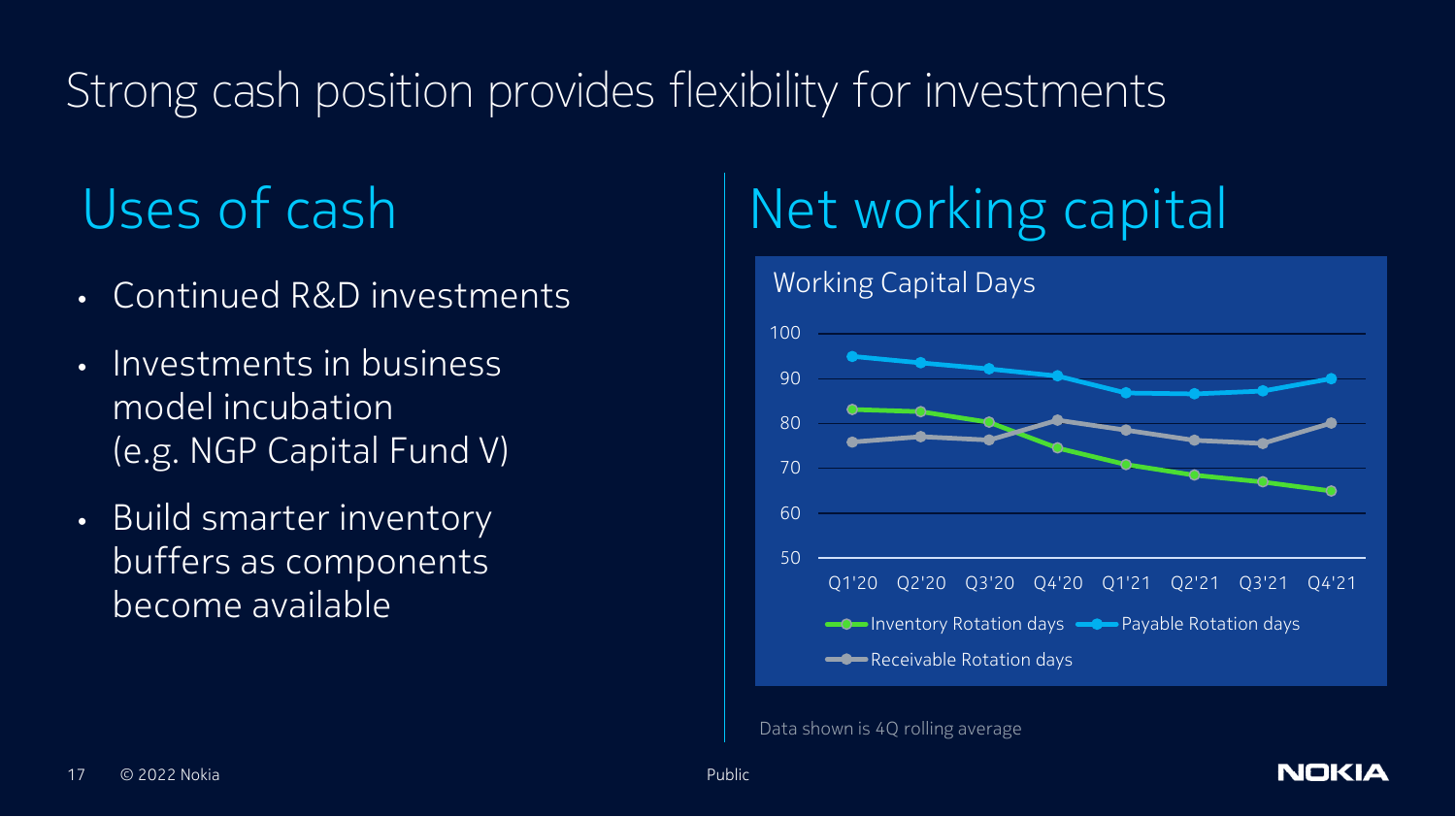Strong liquidity position allows shareholder distributions

#### 2021 Dividend proposal



Share buyback

 $EUR$   $O$   $O($  ) mn

Over two years

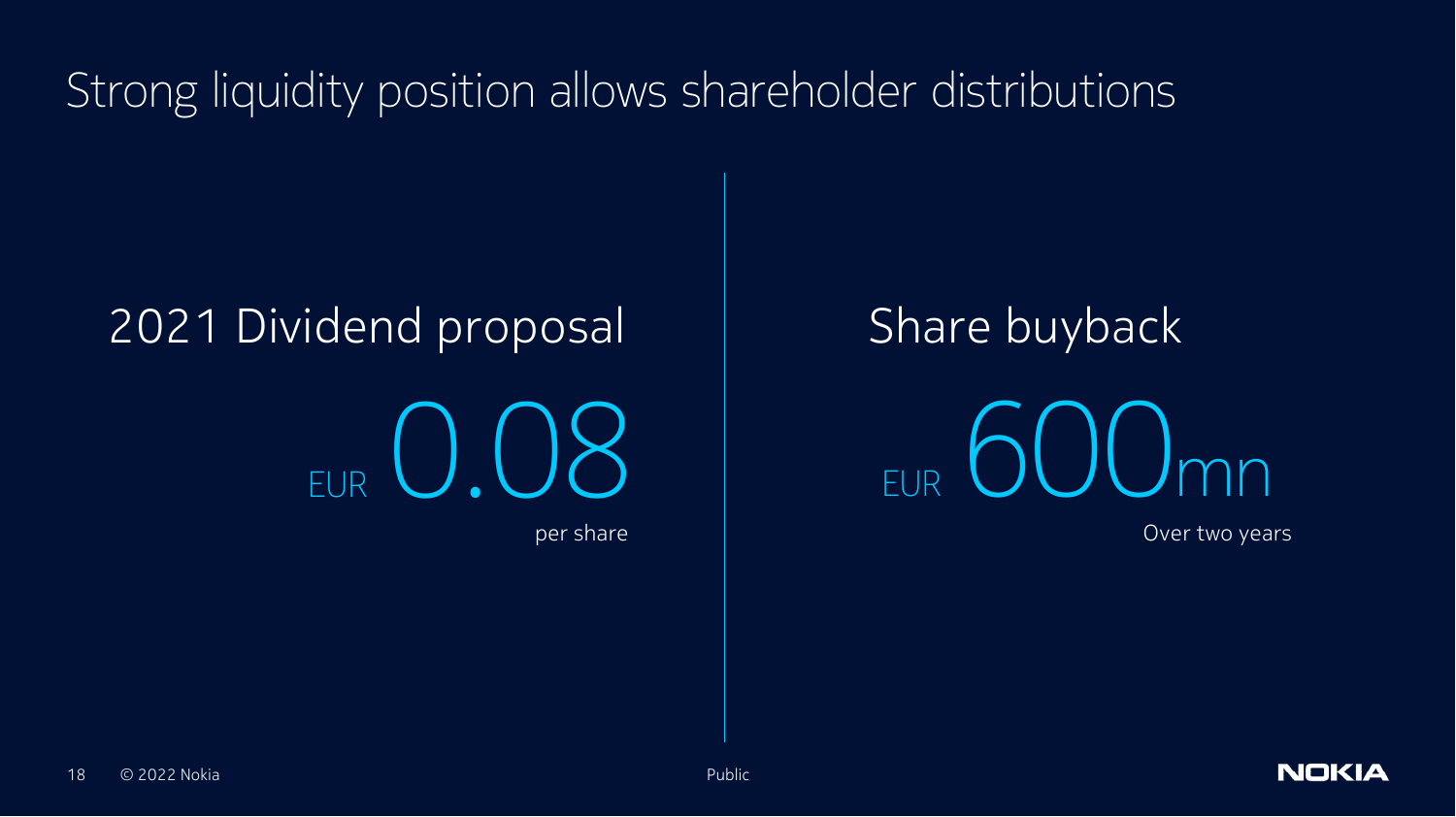

|                             | Full year 2022                                     |
|-----------------------------|----------------------------------------------------|
| Net sales <sup>1</sup>      | €22.6 billion to €23.8 billion                     |
| Comparable operating margin | 11 to 13.5%                                        |
| Free cash flow              | 25-55% conversion from comparable operating profit |

<sup>1</sup>Assuming the rate 1 EUR = 1.13 USD as of 31 Dec 2021 continues throughout 2022.

Please see our Report for Q4 and full year 2021 for a full explanation of the terms used and the assumptions embedded in our financial outlook.

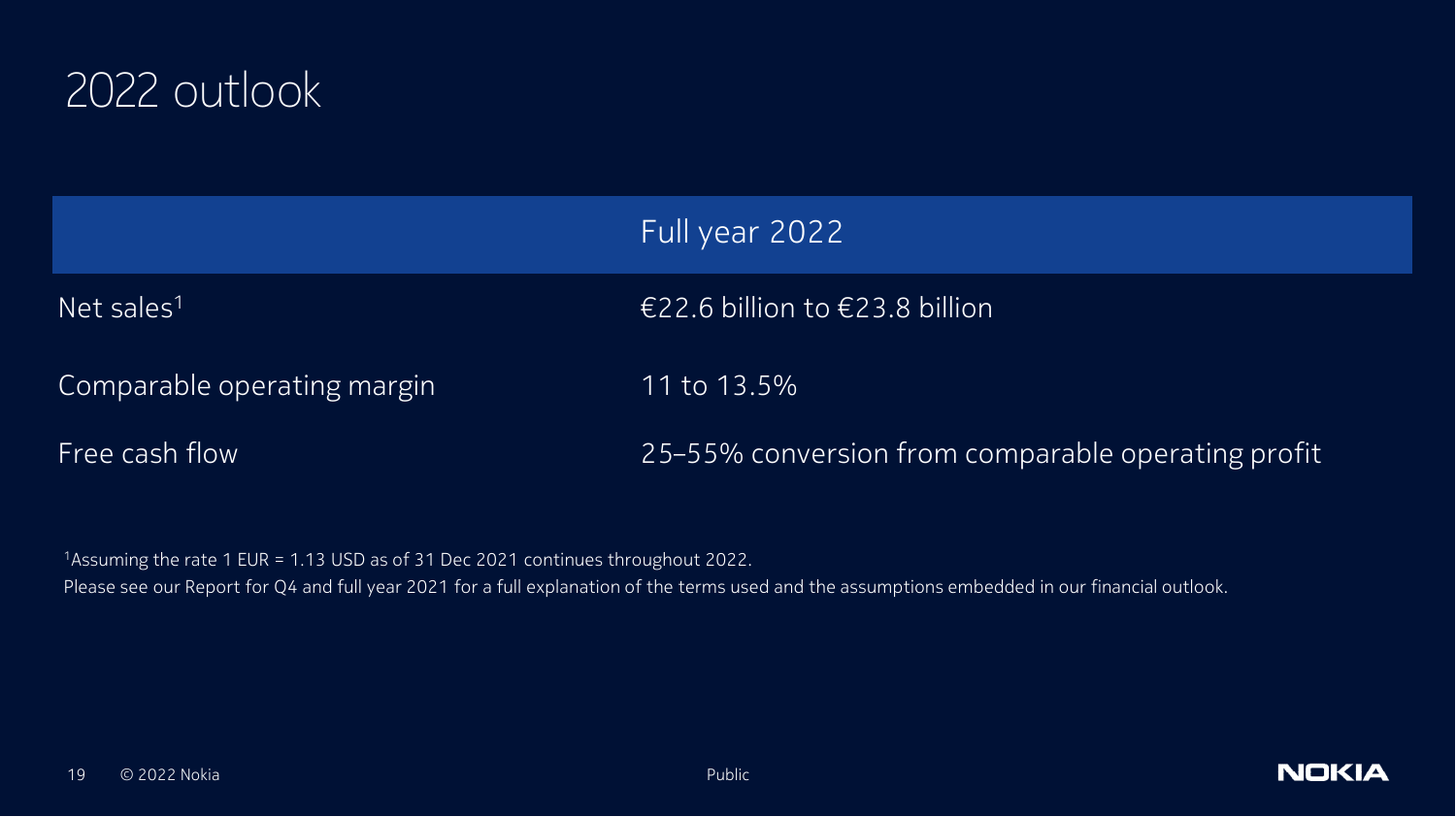#### Market growth in 2022 despite supply constrained environment

| Estimated, in $\epsilon$                | 2021  | 2022              | YoY<br>(at const. ccy) |
|-----------------------------------------|-------|-------------------|------------------------|
| Mobile Networks <sup>1</sup>            | 46bn  | 49 <sub>bn</sub>  | $+3\%$                 |
| Network Infrastructure <sup>2</sup>     | 42bn  | 45bn              | $+3\%$                 |
| <b>Cloud and Network Services</b>       | 26bn  | 28 <sub>bn</sub>  | $+5%$                  |
| Total addressable market <sup>1,2</sup> | 114bn | 121 <sub>bn</sub> | $+3\%$                 |

<sup>1</sup>Excluding China

<sup>2</sup>Excluding Submarine Networks and reflecting reassessment of the Fiber-To-The-Home (FTTH) technology mix

Market size calculated assuming the rate 1 EUR = 1.13 USD as of 31 Dec 2021 continues throughout 2022

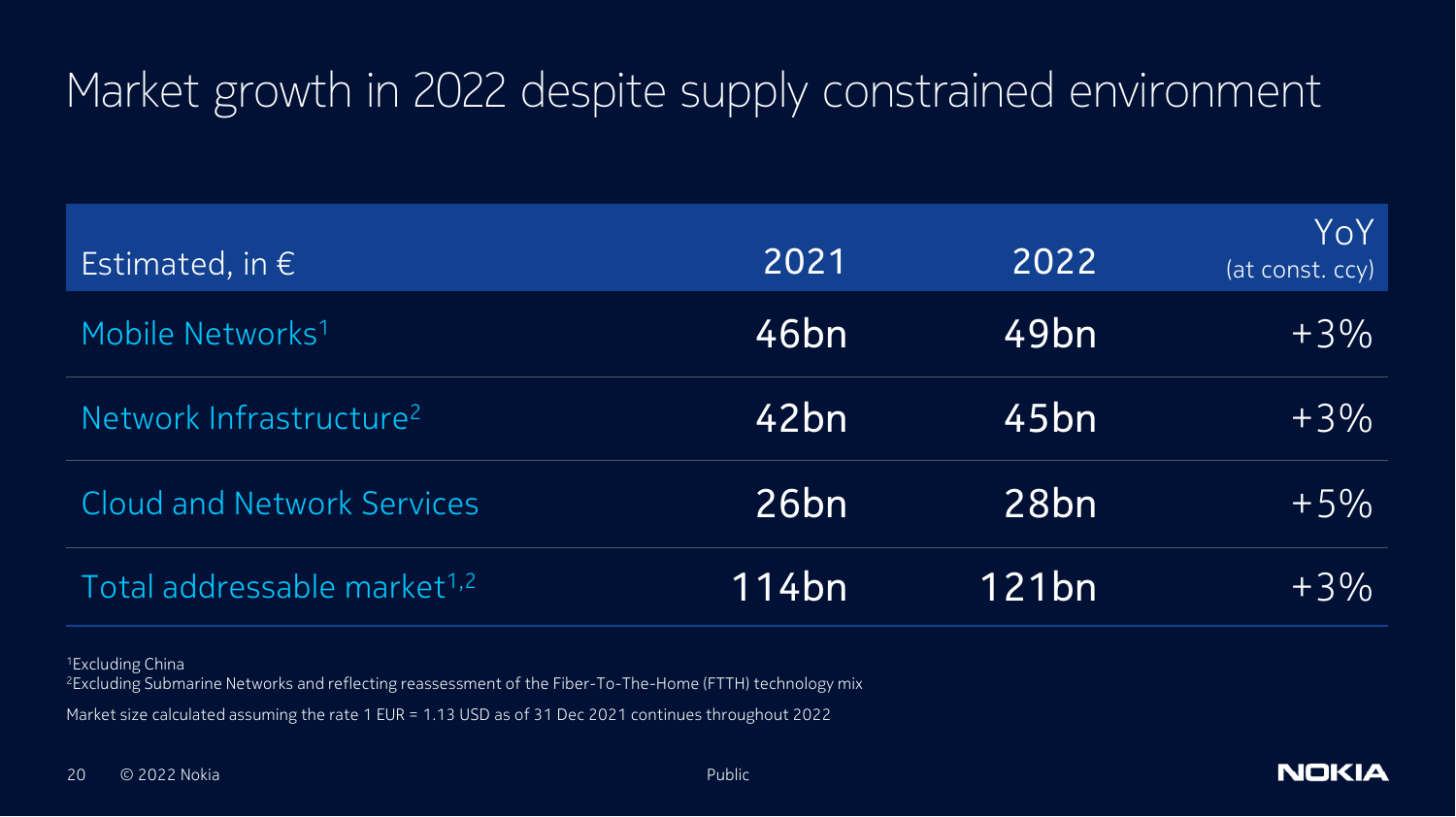#### Strong underlying improvements somewhat offset by inflation Comparable operating margin drivers in 2022



13.5%

**NOKIA**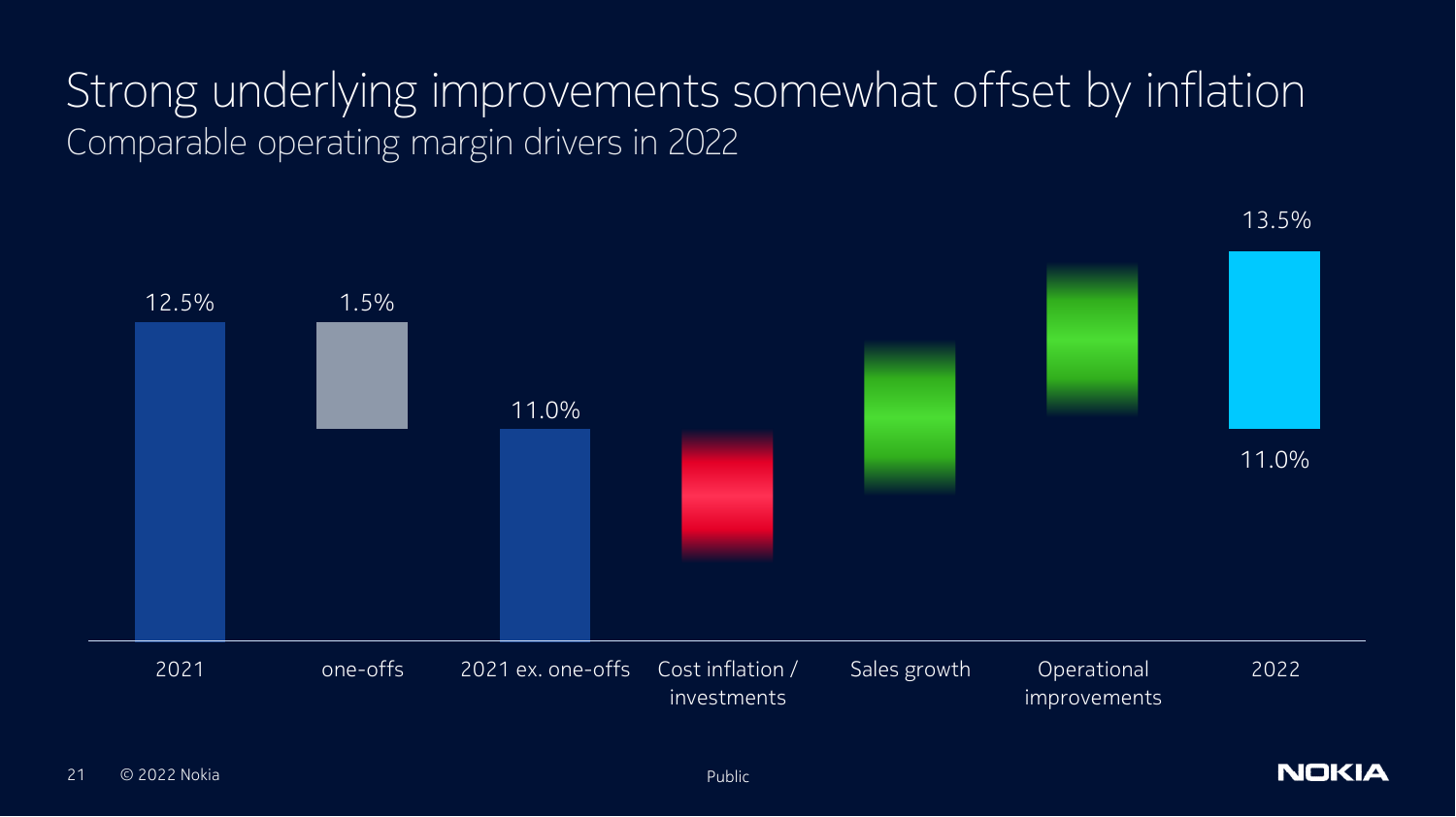#### Expecting working capital increase in 2022 But long-term we expect high FCF conversion



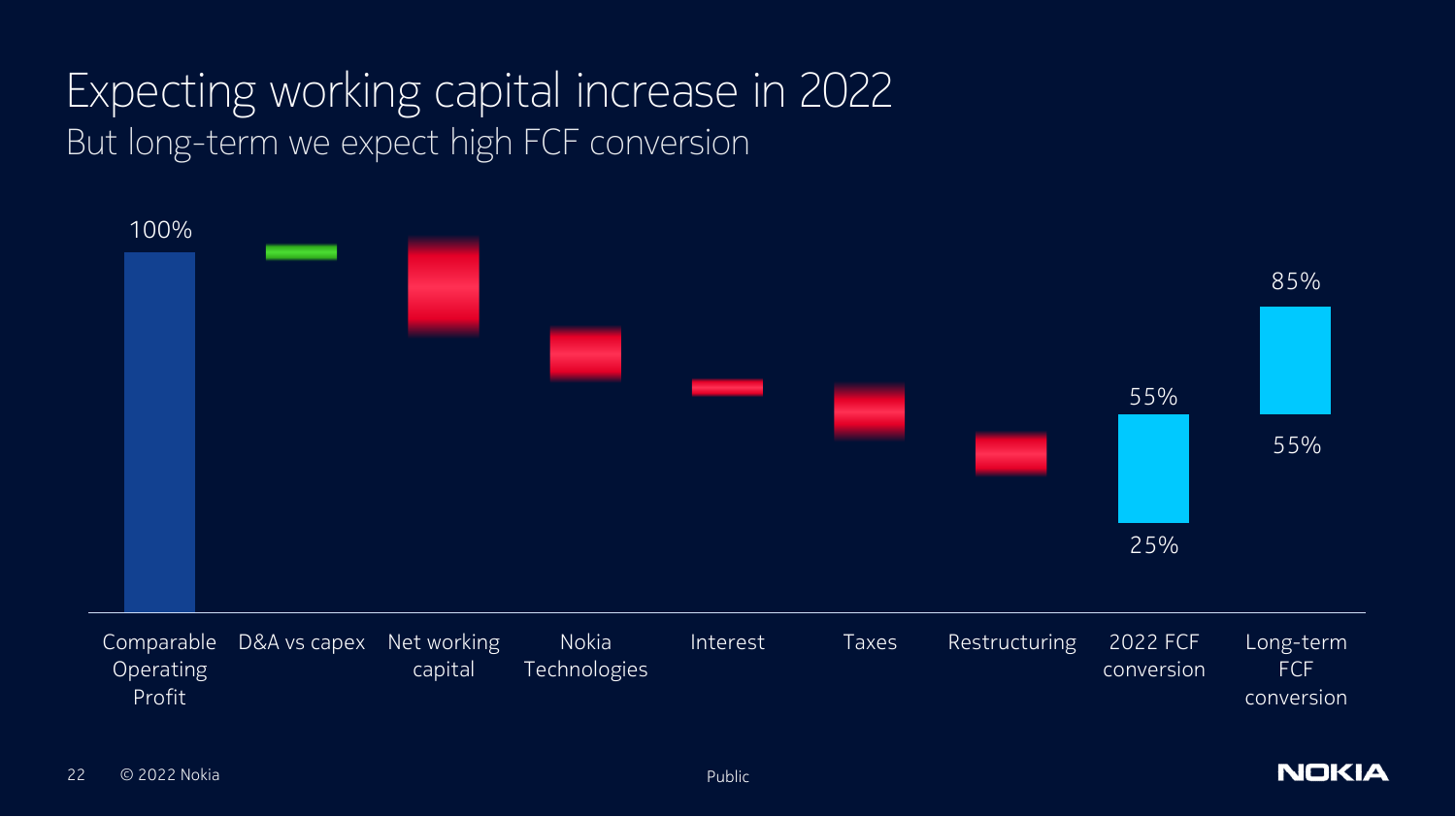$AR(A)$ 



 $\Box$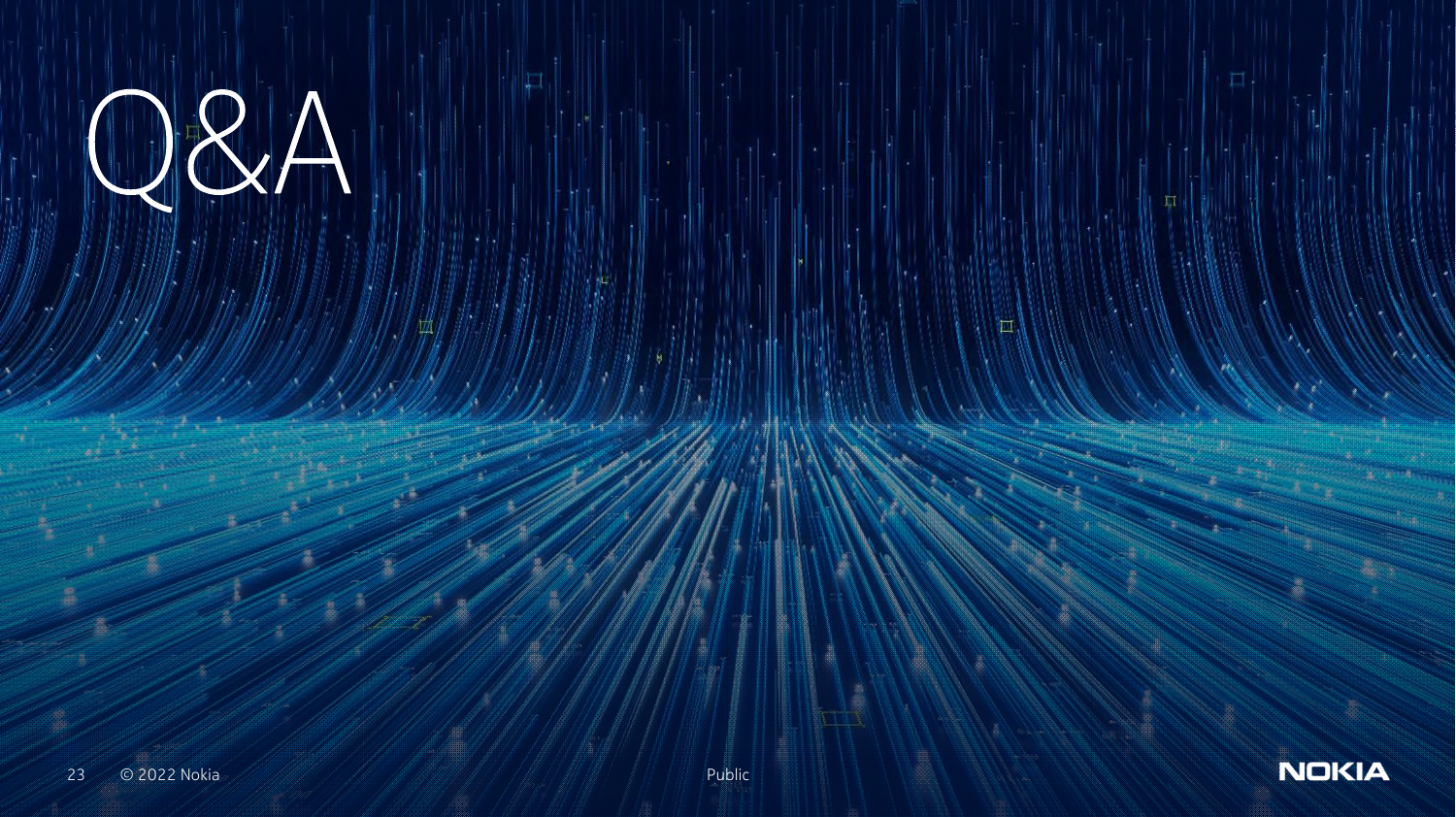# Appendix



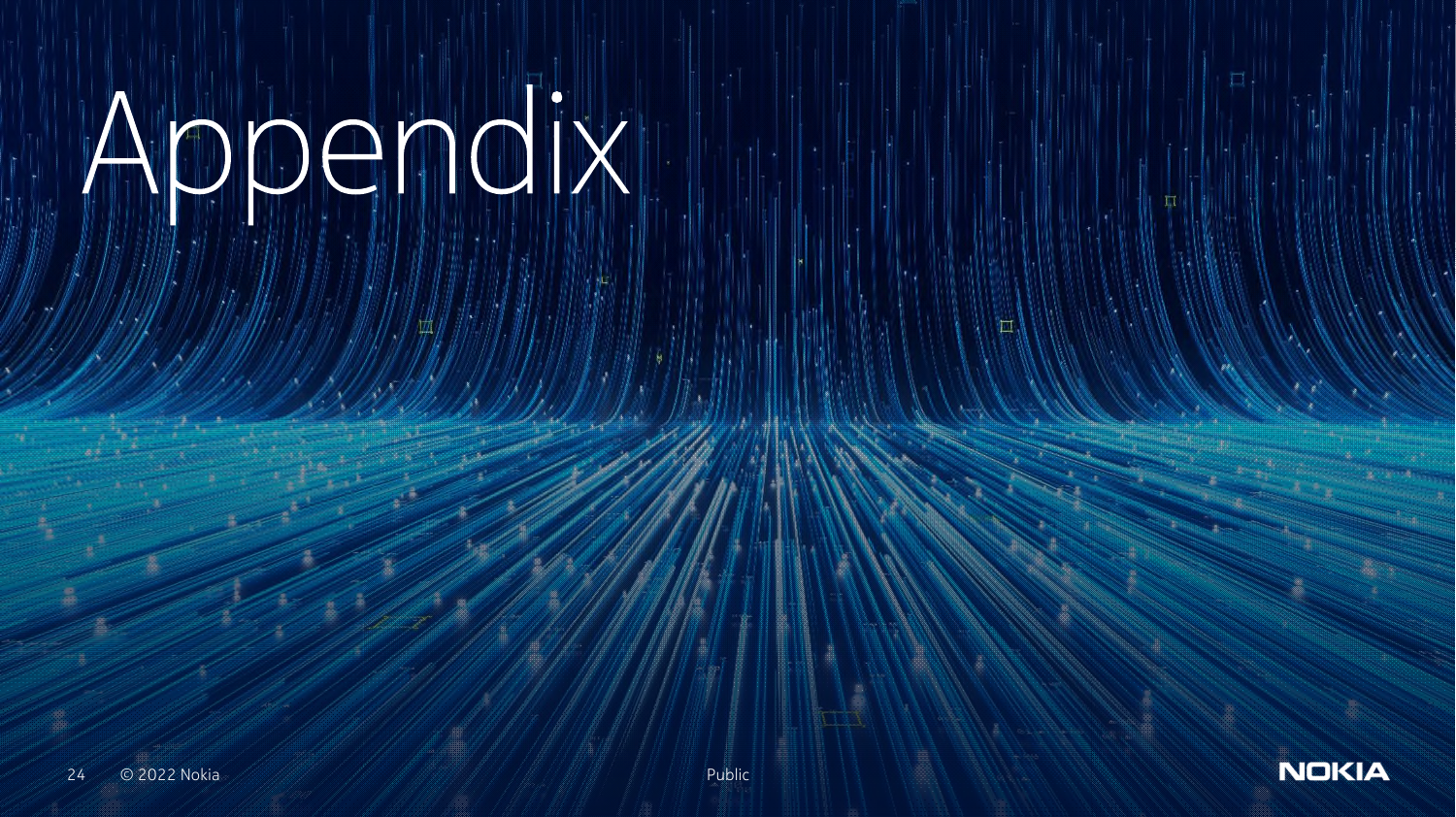#### Strategic priorities by business group in 2022 Driving the business towards technology leadership

| <b>Business Group</b>                       | <b>Strategic Priorities for 2022</b>                                                                                                                                                                                                                                                      |  |
|---------------------------------------------|-------------------------------------------------------------------------------------------------------------------------------------------------------------------------------------------------------------------------------------------------------------------------------------------|--|
| <b>Mobile Networks</b>                      | <b>Defend and build scale</b> - Capitalise on renewed product competitiveness to gain share<br><b>Increase product development capacity and competitiveness</b> - Continue to invest to build technology<br>leadership while also improving efficiency (more output per unit of input)    |  |
| <b>Network</b><br><b>Infrastructure</b>     | <b>Extend product leadership</b> with focused R&D investment in strategic growth areas through next<br>generation network processor, DSPs, software and network automation<br><b>Continue growth into the non-CSP market</b> by expanding in key select Enterprise verticals and webscale |  |
| <b>Cloud and Network</b><br><b>Services</b> | <b>Grow in emerging</b> - Accelerate and scale the emerging portfolios and transition to SaaS<br><b>Private wireless investment</b> - Investments in private wireless and the industrial edge ecosystem                                                                                   |  |
| <b>Nokia Technologies</b>                   | <b>Renewals/new areas</b> - Deliver on contract renewals and continue traction in new areas (auto / IoT / CE)<br><b>Technology investment</b> - Continue investing in technology leadership, standards leadership and patent<br>fillings to ensure continued longevity of our portfolio   |  |

**NOKIA**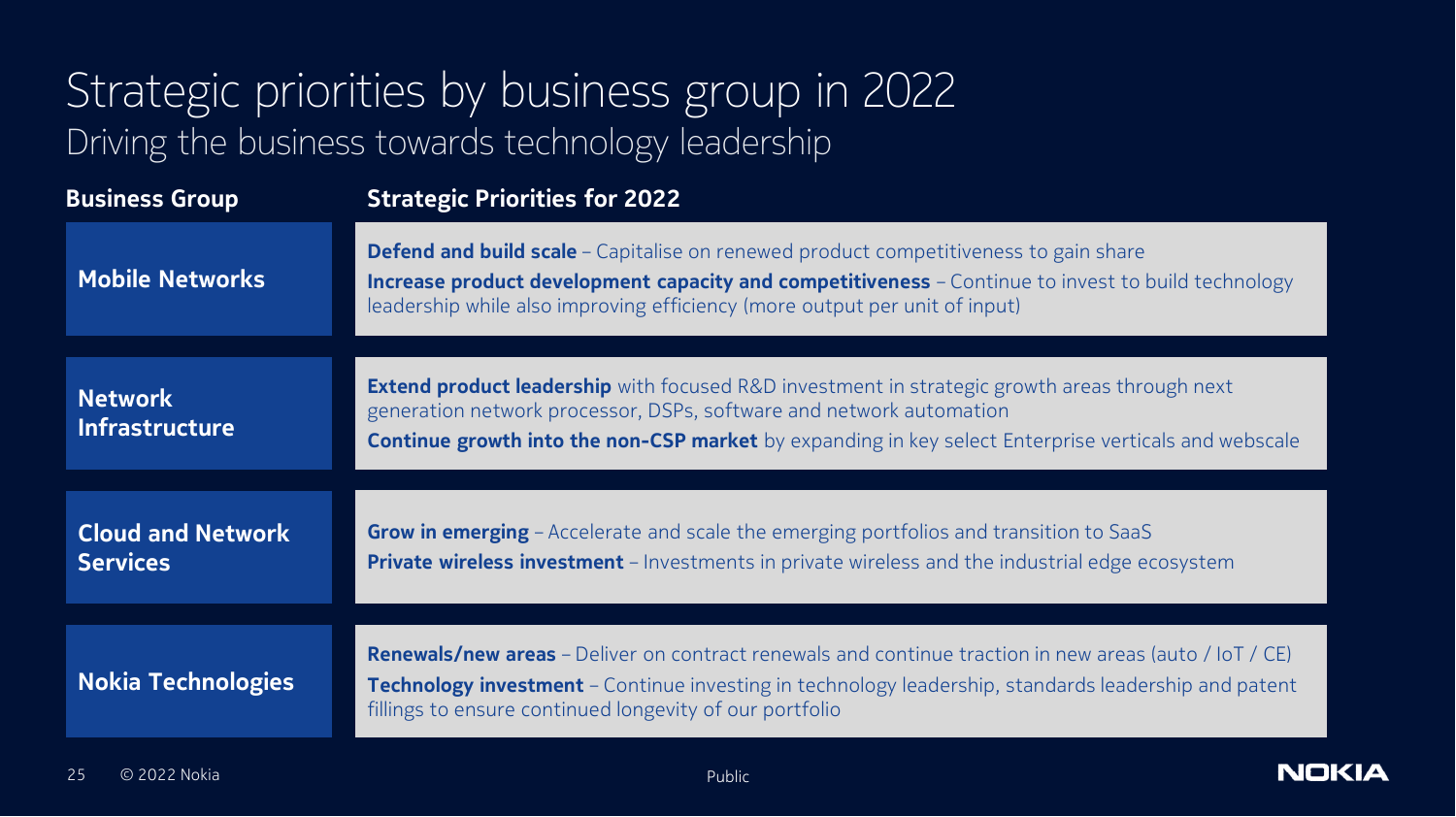#### Introducing new long-term targets for the business We aim to deliver continuous improvement each year

|                                       | <b>Target model</b>                                         | <b>Factors to deliver the model</b>                                                                                                                                                                                                                                                                                                                                                                                                                        |
|---------------------------------------|-------------------------------------------------------------|------------------------------------------------------------------------------------------------------------------------------------------------------------------------------------------------------------------------------------------------------------------------------------------------------------------------------------------------------------------------------------------------------------------------------------------------------------|
| Revenue growth                        | <b>Grow faster than</b><br>the market                       | MN - Renewed competitiveness and market dynamics provide share gain opportunities<br>NI - Strengthening technology leadership to enable continued outperformance<br><b>CNS</b> - Rebalancing portfolio towards faster growing portions of the market<br><b>Enterprise</b> - Capitalise on early leadership to benefit from faster enterprise growth than CSP                                                                                               |
| <b>Comparable</b><br>operating margin | 214%                                                        | Market growth - Market has been strong in 2021 - key factor on time taken to deliver model<br>Relative scale - As we gain market share, improved scale is key to delivering margins<br><b>Product competitiveness</b> - Continue to invest for technology leadership<br><b>Efficient cost base</b> - Investment in R&D critical to long-term but efficiency/productivity key<br><b>TECH</b> - Assuming largely stable operating profit in Tech longer-term |
| <b>Free cash flow</b>                 | 55-85%<br>conversion from<br>comparable<br>operating profit | Working capital efficiency - Remain focused on cash conversion in BGs there will be yearly<br>volatility but we expect to be more limited over the longer-term.<br>Lower restructuring - Smaller normal adjustment to secure we have the right skills<br><b>TECH cash conversion</b> – Cash conversion to normalise over time                                                                                                                              |